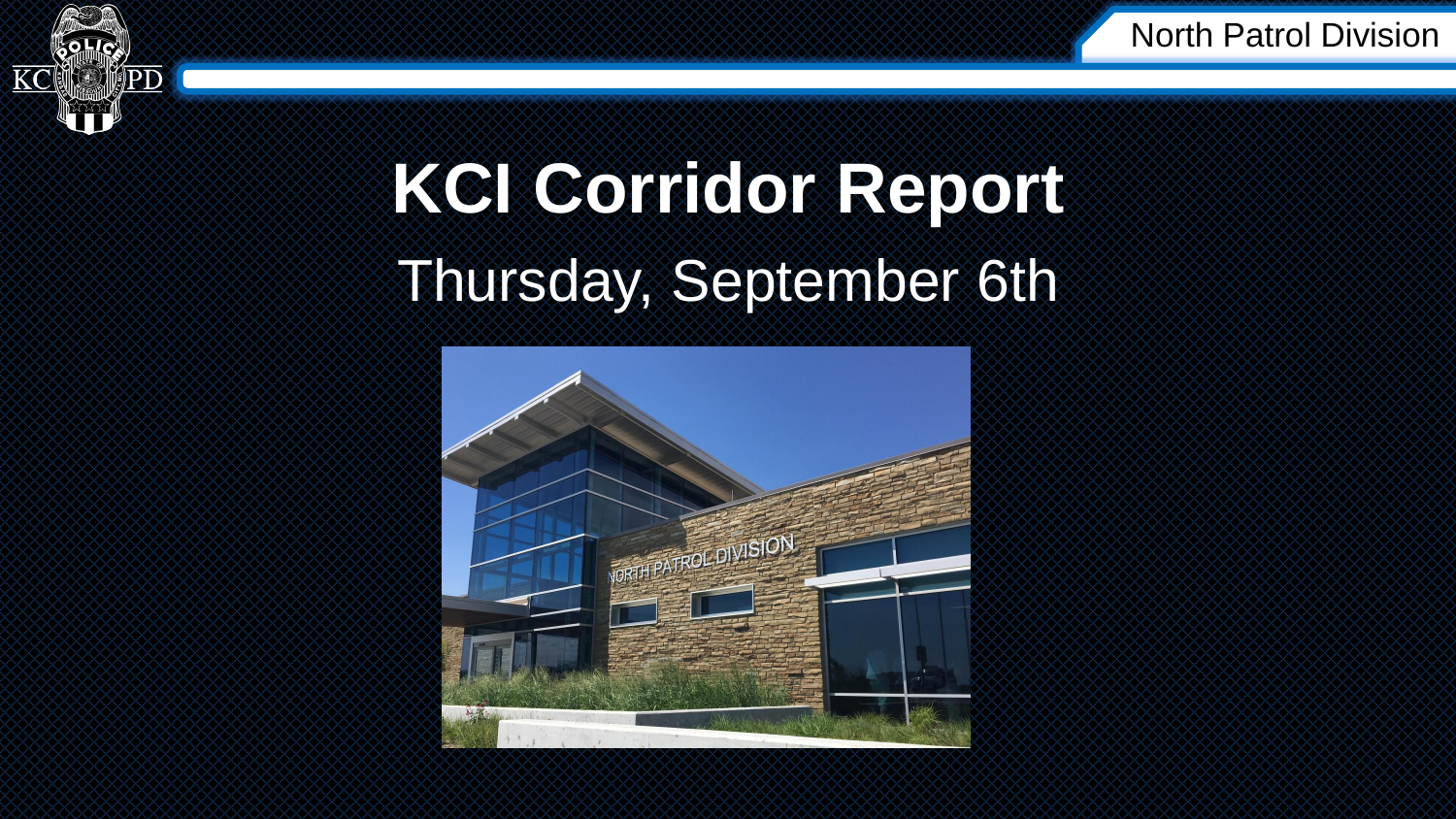

**Map**

### KCI Corridor "heat" map

- Area: Cookingham on the north, I-29 on the west and N. Congress Ave on the east
- Highest concentrations of incidents reports in/around hotel properties

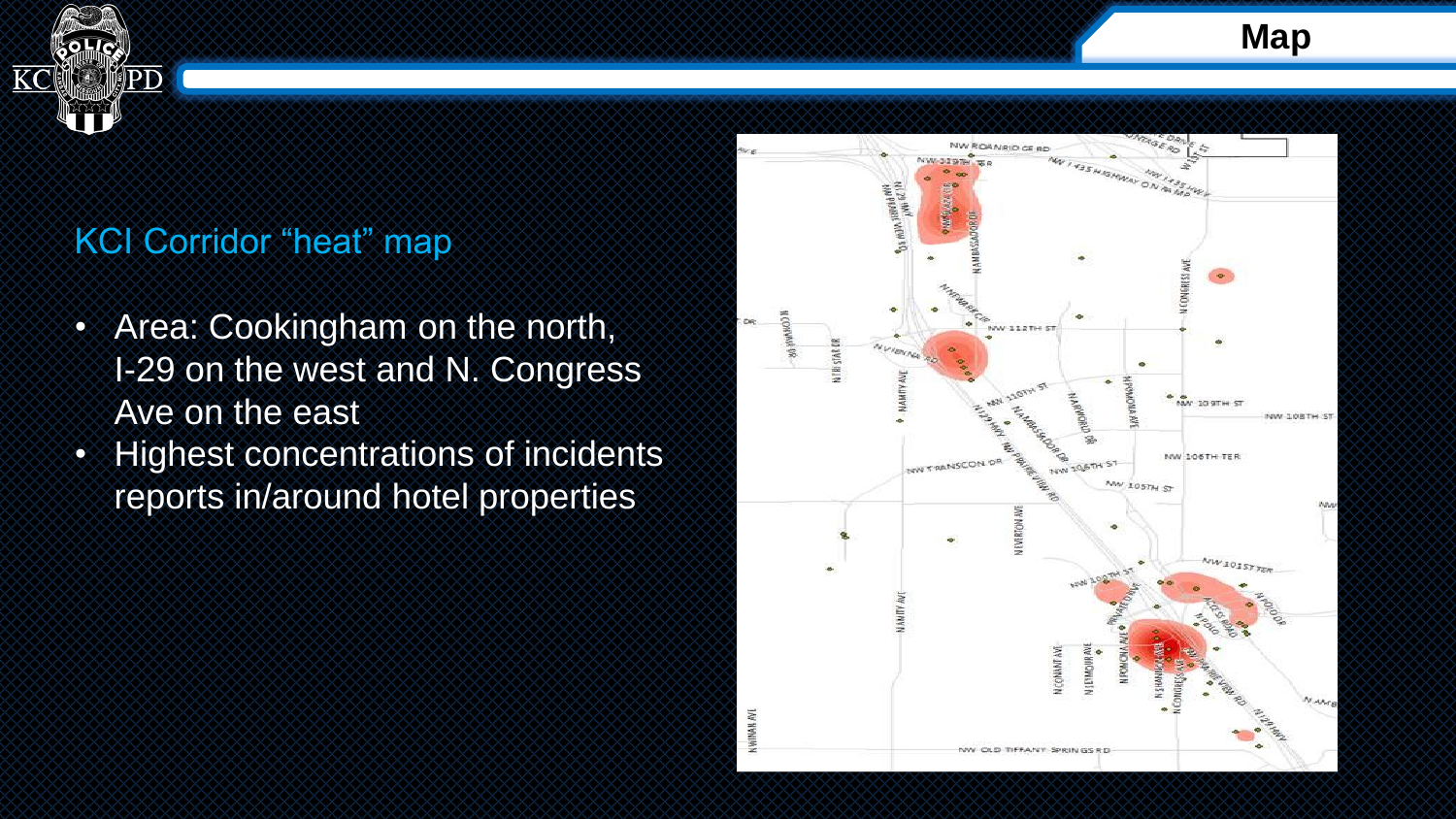

## **Crime Stats**

### **KCI Corridor stats for August 2017 to 2018**

- **Low violent crime compared to rest of city**
- **Property crimes is highest reported category in area**
- **Spike in thefts from vehicles (TFA) in area on gun show weekends**

| <b>Offense</b>                  | Count |
|---------------------------------|-------|
| <b>Aggravated Assault</b>       | 9     |
| Burglary                        | 4     |
| <b>Intimidation</b>             | 6     |
| <b>Narcotics</b>                | 13    |
| <b>Property Damage</b>          | 28    |
| Prostitution                    | 13    |
| Robbery                         | 4     |
| Sex Offenses - Forcible         | 1     |
| Sex Offenses - Nonforcible      | 1     |
| Simple Assault                  | 26    |
| Stealing - All Other            | 15    |
| Stealing - From Building        | 23    |
| <u> Stealing</u> - From Vehicle | 61    |
| Stealing - Pickpocket           | 1     |
| Stealing - Shoplifting          | 2     |
| <b>Stolen Auto</b>              | 15    |
| Weapon Law Violations           | 1     |
| <b>Grand Total</b>              | 223   |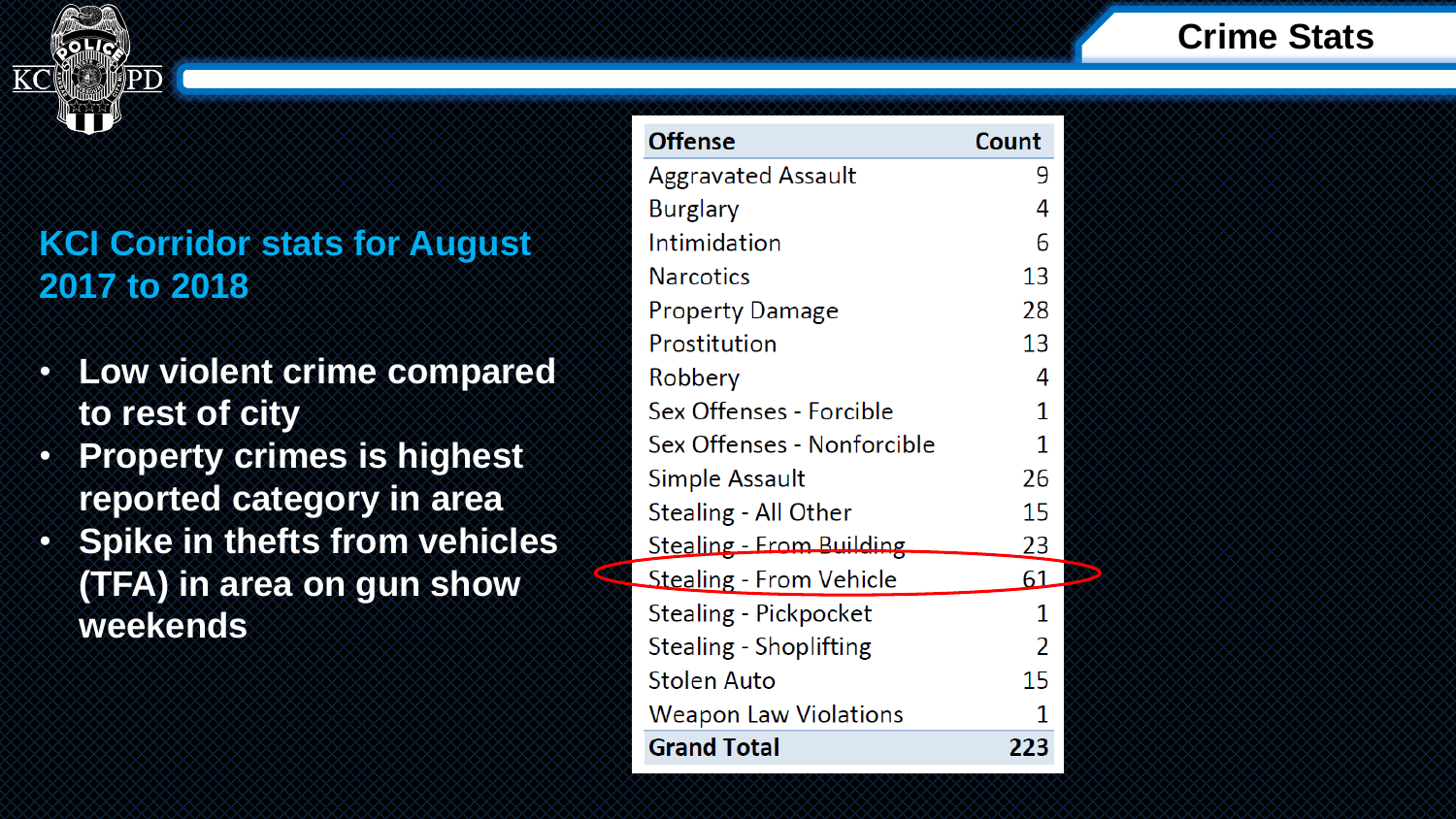

### North Patrol gun show event plan

- Created to combat high thefts connected to gun show events
- Dedicated officers assigned to event as well hotel patrol
- Significant decrease in number of incidents since plan implementation

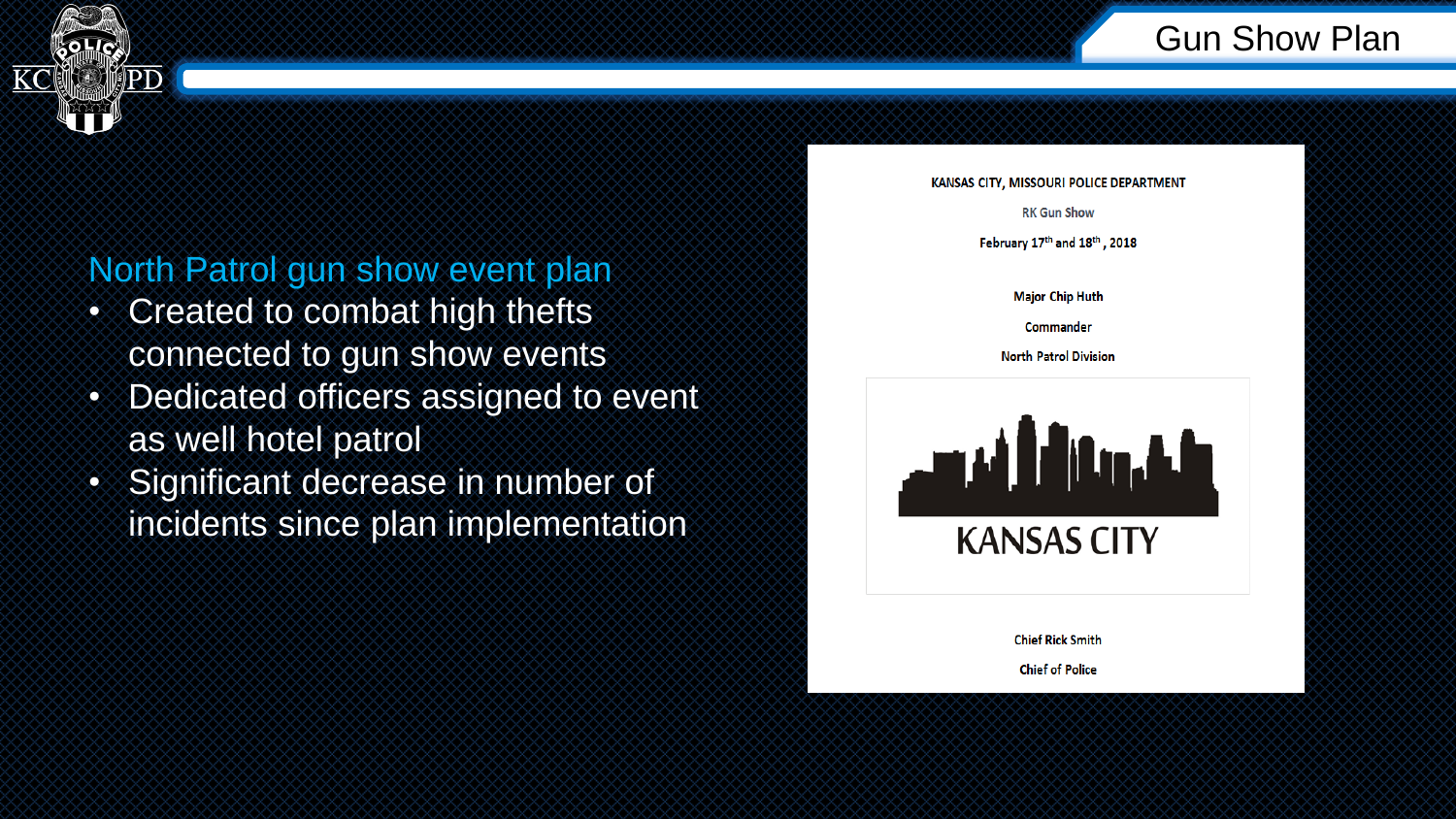



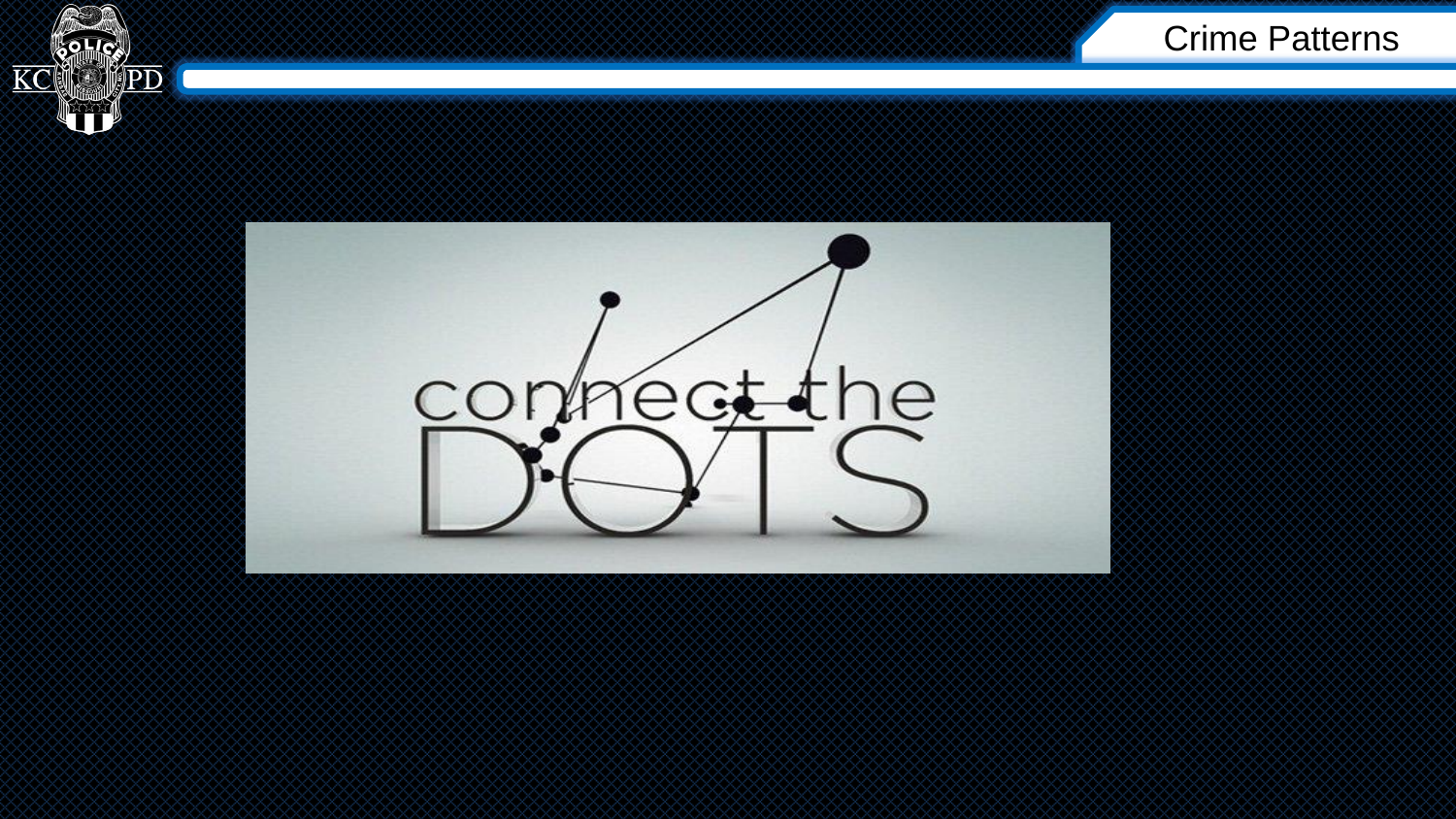



**Auto Theft**

### **07/31/18, 4357 NE Chouteau TR (Festival Foods)**

- **Victim's white 2007 Lexus stolen from parking lot**
- **Victim left her remote key fob inside a gym bag inside the unlocked vehicle**





Not the actual location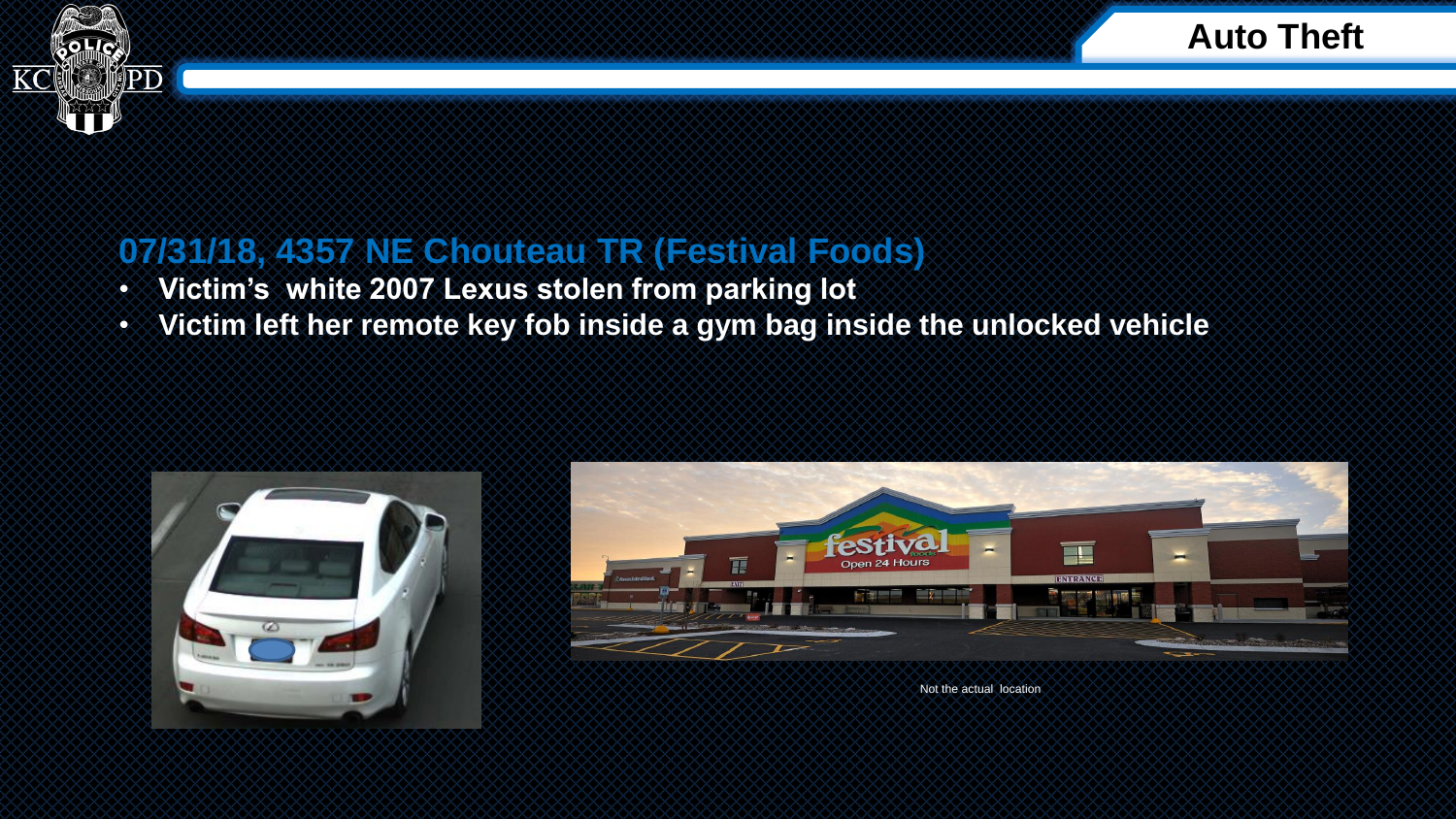



### **Burglary - 07/31/18, Gladstone**

- **The victim of stolen Lexus returned home and observed her garage door open. Her residence had been burglarized.**
- **Jewelry, daughter's wallet with credit cards were stolen**
- **Daughter's credit cards were used in Mission, Kansas**

### **TFA – 08/03/18, North Patrol**

- **A total of six vehicles were broken into (several were unlocked)in same area**
- **DNA and fingerprints were recovered from 3 of the vehicles**

### **TFA - 08/03/18, North Patrol**

- **Witness observed suspect in small white vehicle**
- **Suspect stole a Taurus PTZ09 9mm semiautomatic pistol from the glovebox along with several miscellaneous gift cards (\$400 value), \$115 cash, debit card, an Amazon credit card, victims DL and SS card**
- **The debit card had already been used less an hour later at a convenience store at Blue Summit, MO (unincorporated Jackson County)**

### **Stolen Auto - 08/05/18, North Patrol**

- **Vehicle belonged to Missouri State Representative**
- **Suspects W/M and W/F occupying a white 4-door vehicle**

### **TFA - Liberty**

• **Military ID and laptop stolen, similar white car used**

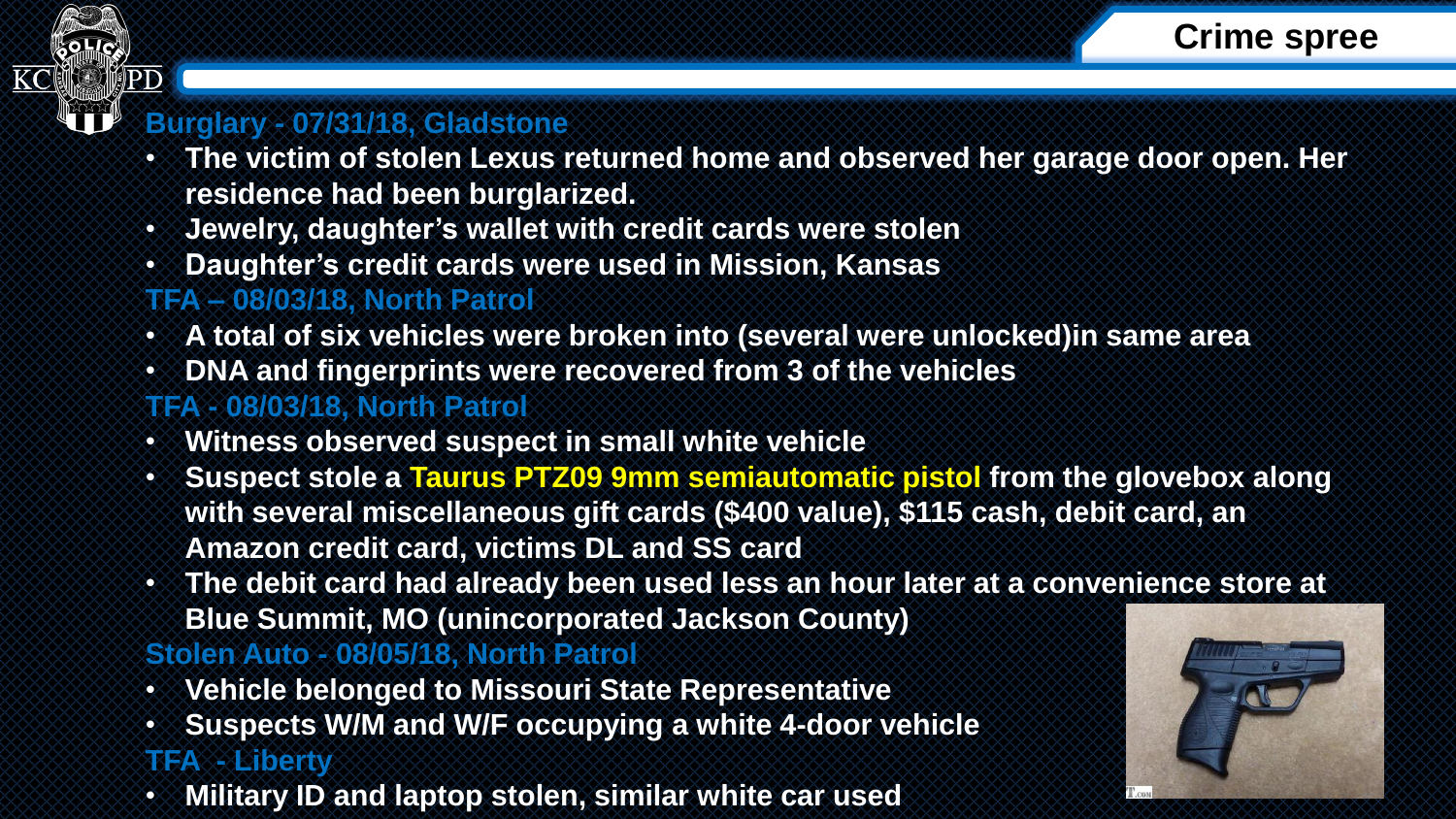



### **TFA - 08/04 South Kansas City**

- **Credit cards used at QuikTrip (x2) , McDonalds and Windstar Gas Station (x2) in south Kansas City**
- **Video surveillance showed white Lexus pull up**
- **W/F seen exit the vehicle and use the stolen credit card at QT**

### **08/07/18 - Detectives recovered video surveillance at Blue Summit gas station**

- **Video showed W/F making a purchase using the stolen card**
- **Suspect arrived in a white smaller vehicle**

### **08/08/18, Lexus recovered at area casino**

- **no suspects in custody**
- **While processing the vehicle, birth certificate and other court papers found in vehicle**
- **Property recovered from inside the vehicle belonged to 4 victims of earlier TFA**

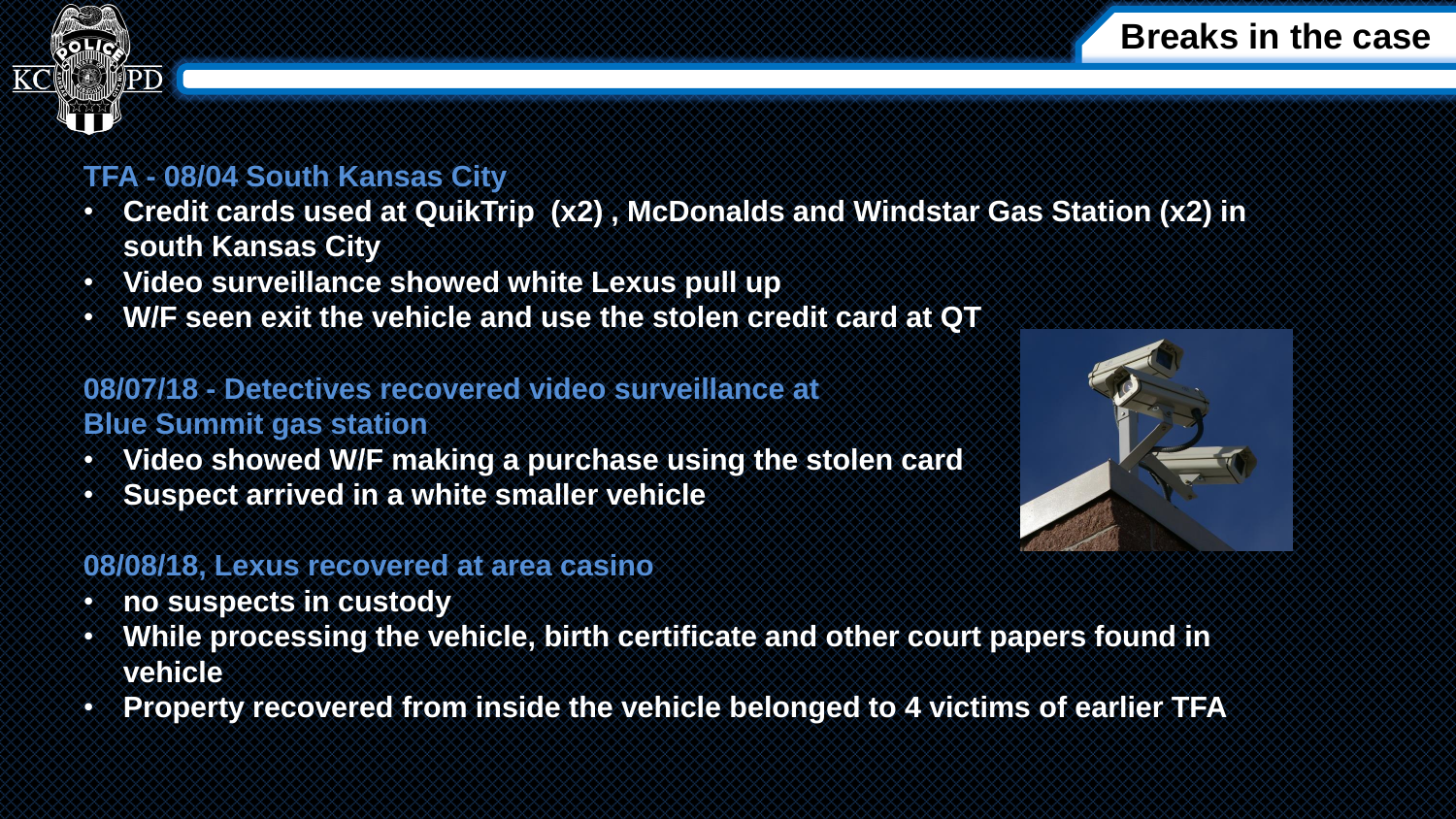



### **Suspects identified**

- **Name of female on paperwork matches party in gas station surveillance**
- **Surveillance video at casino showed W/M suspect**
- **Male suspect identified and arrested on unrelated charges**
- **Charges pending in Platte, Clay and Jackson Counties. Evidence leading toward open cases in Kansas as well.**

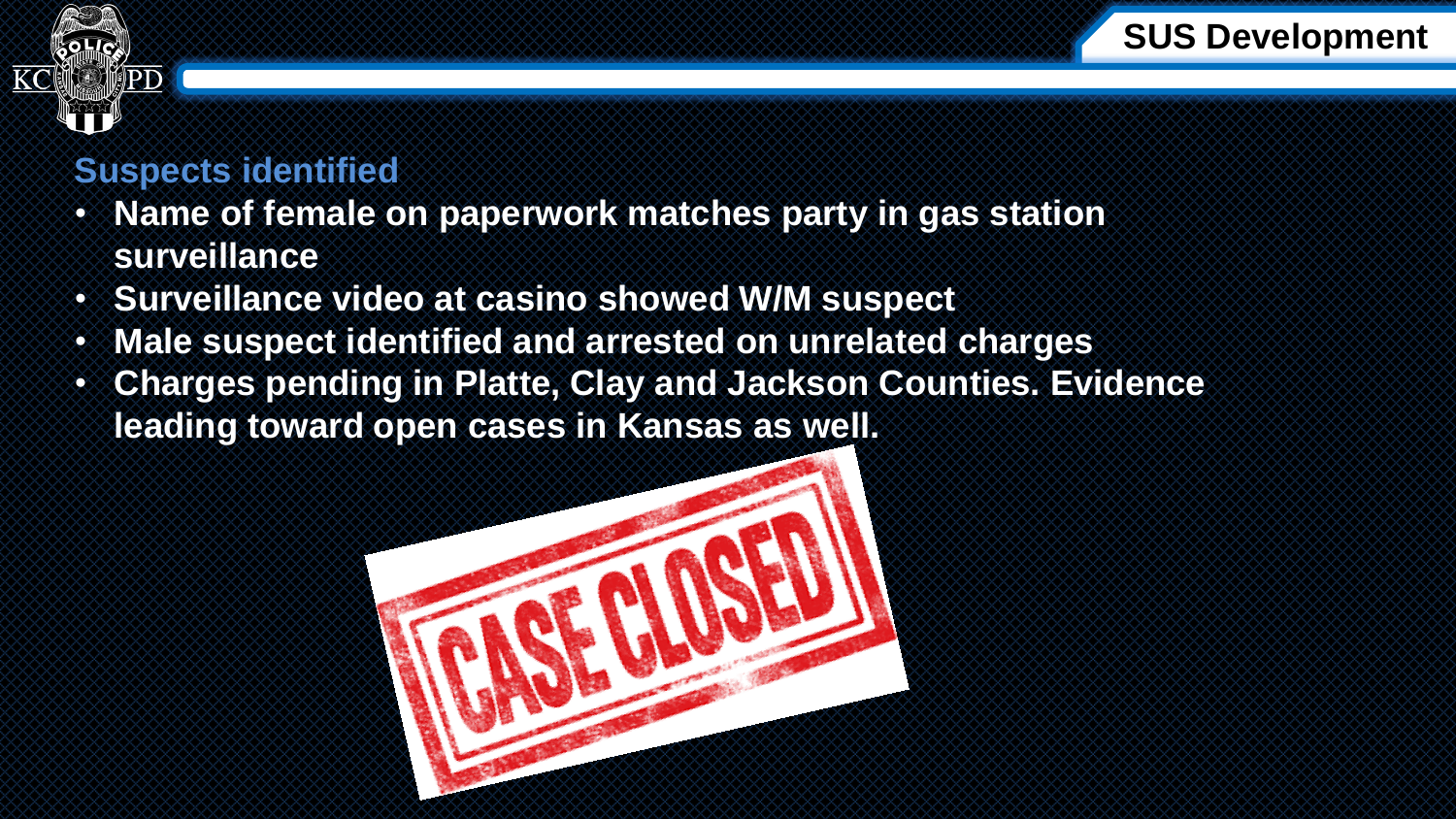

# WatchK